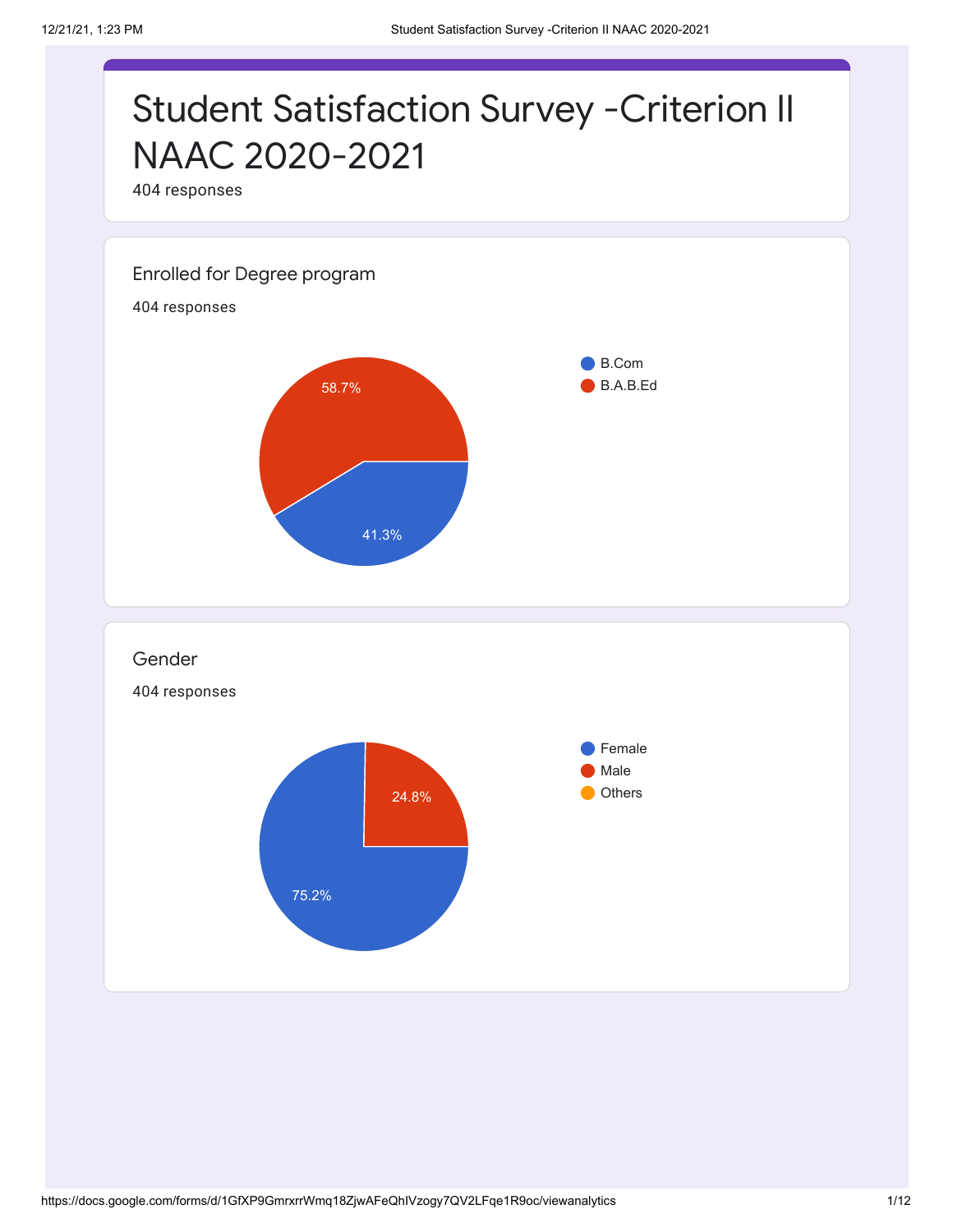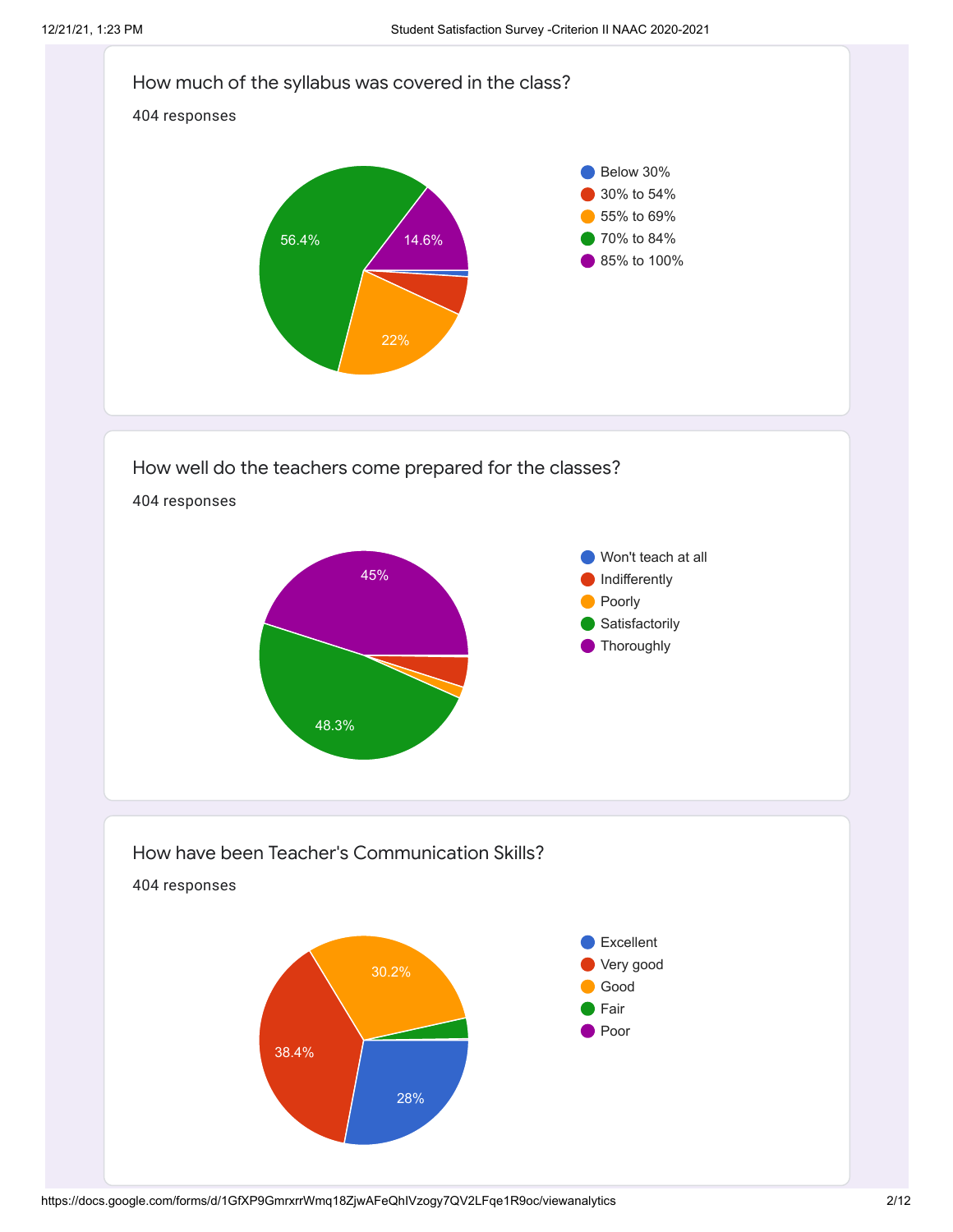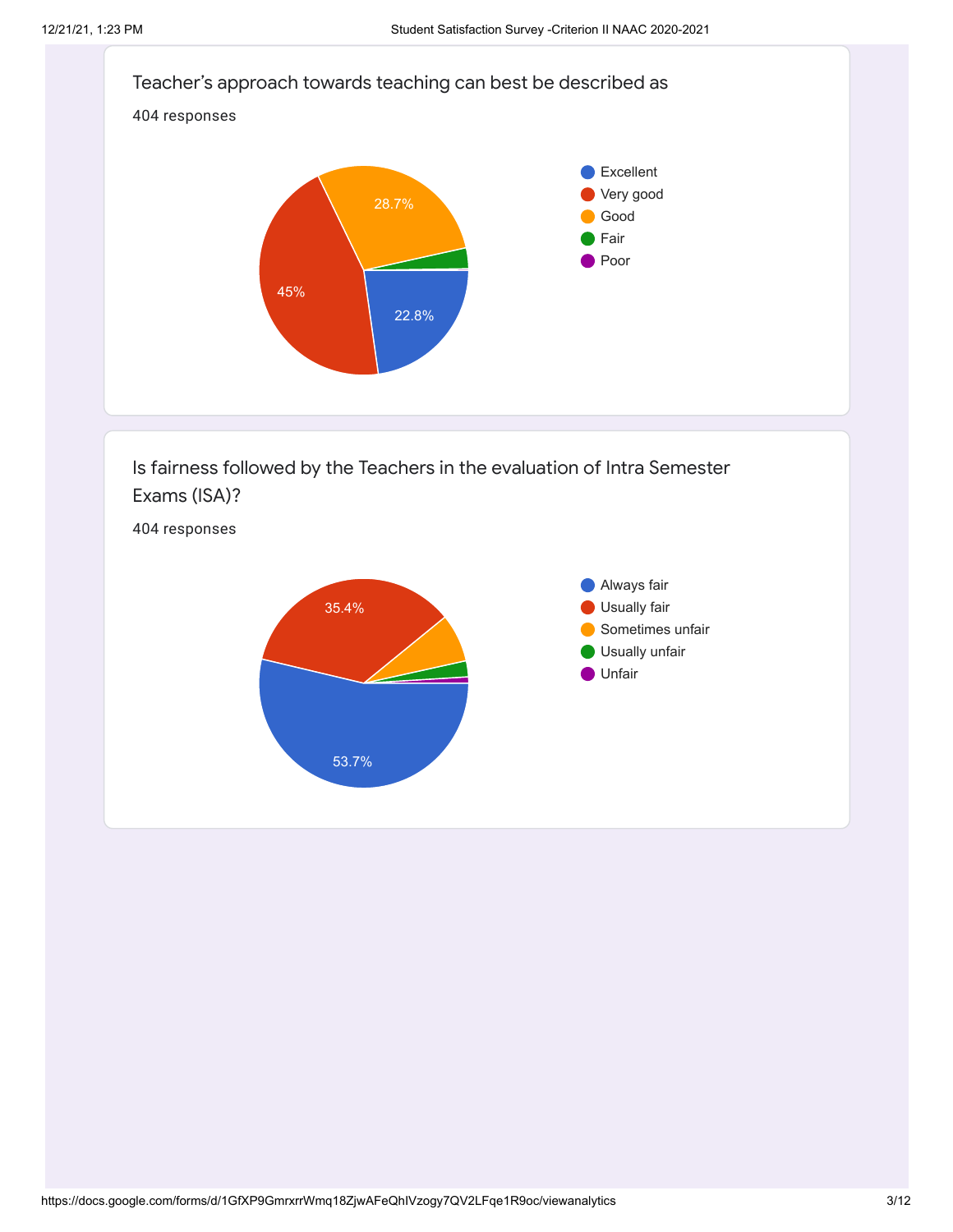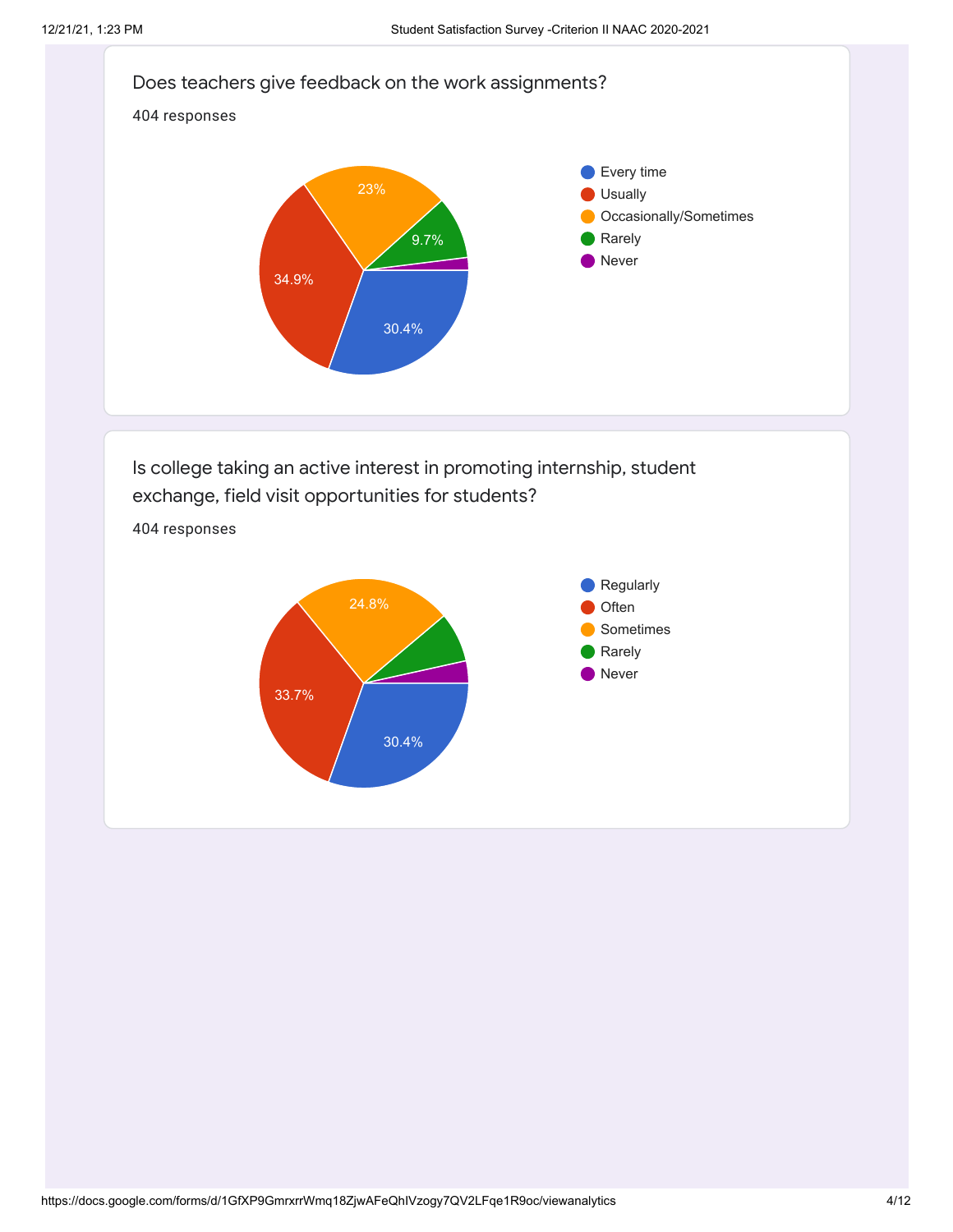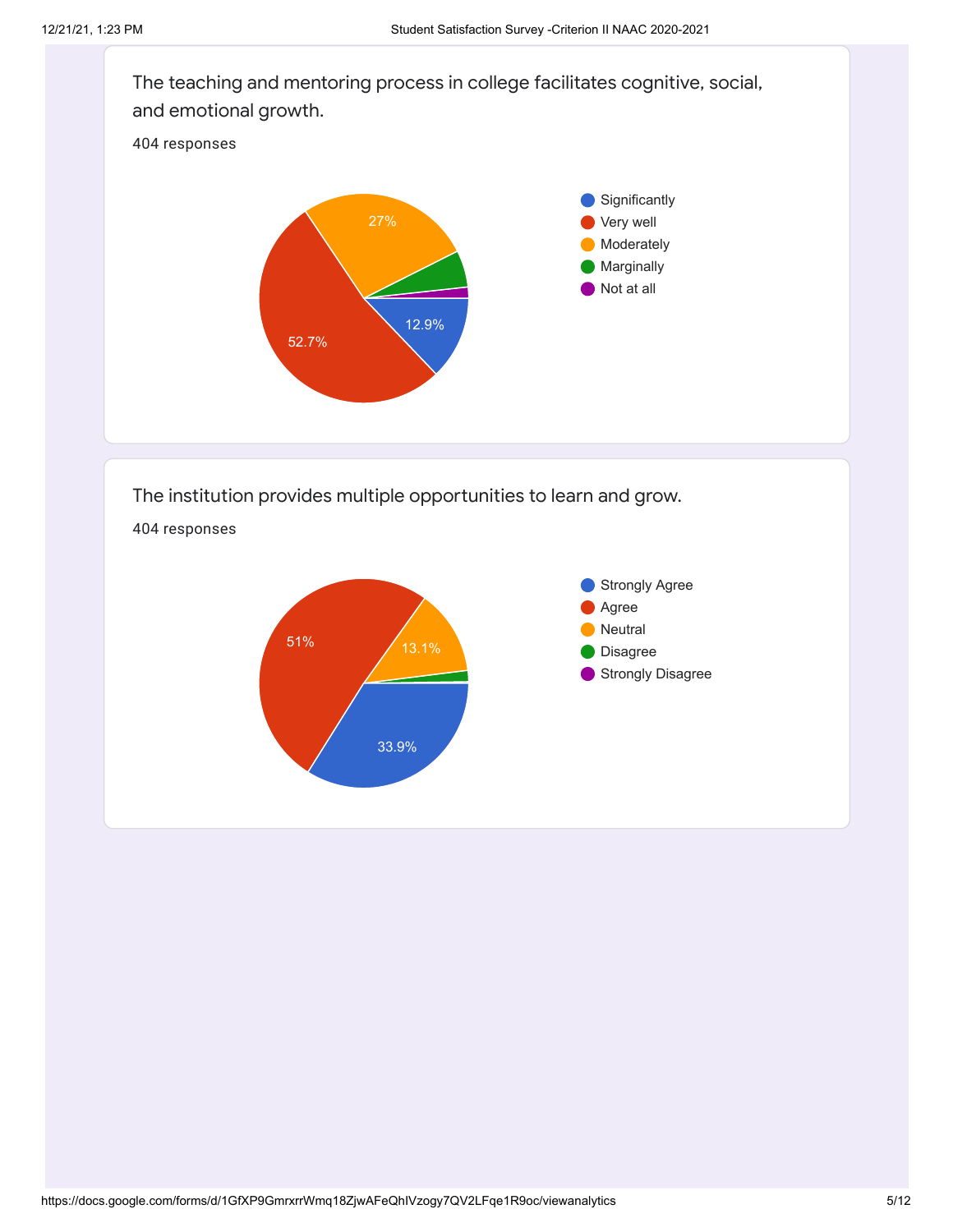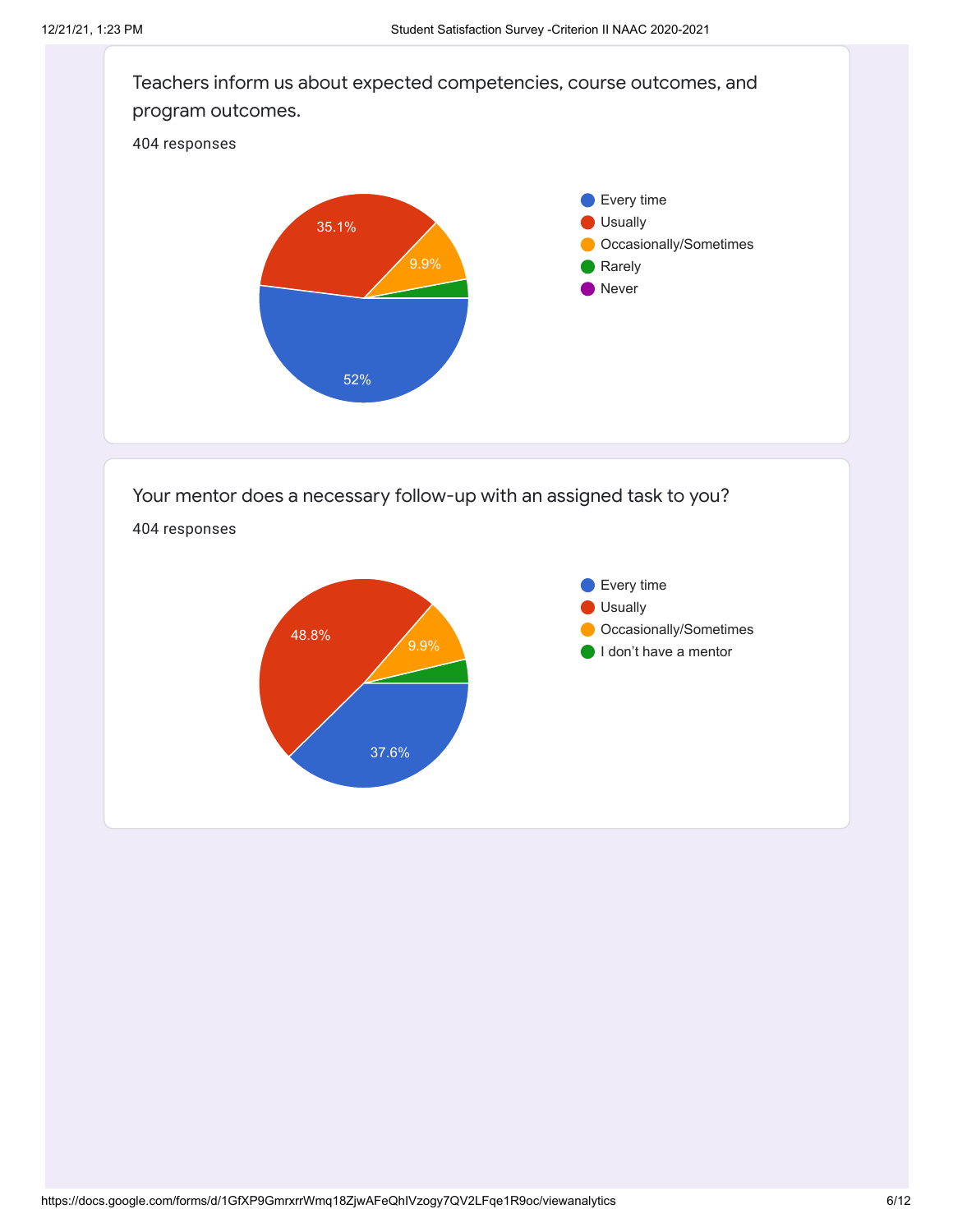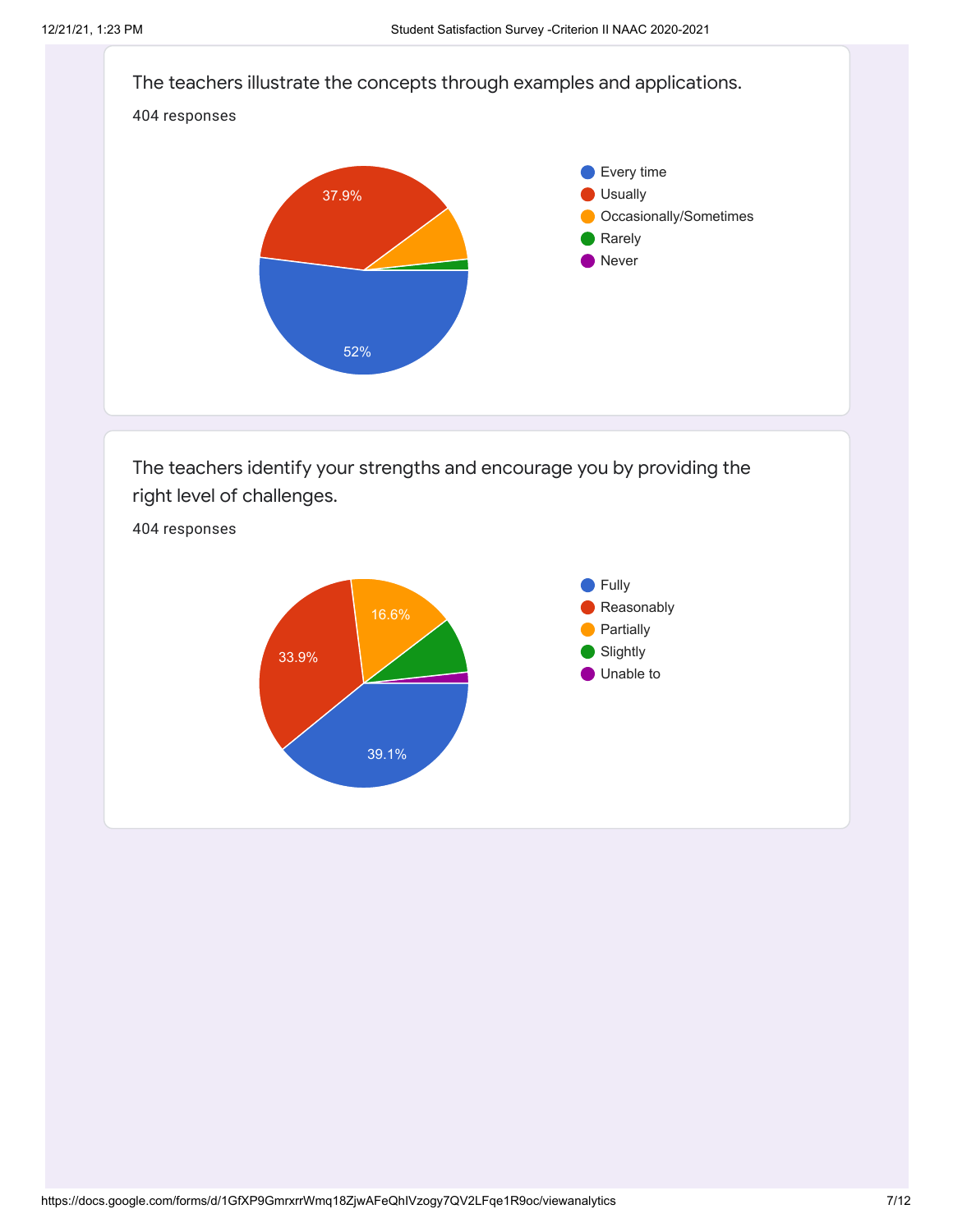

Does college makes effort to engage students by monitoring, taking reviews, and continuous quality improvement of the teaching-learning process?

404 responses

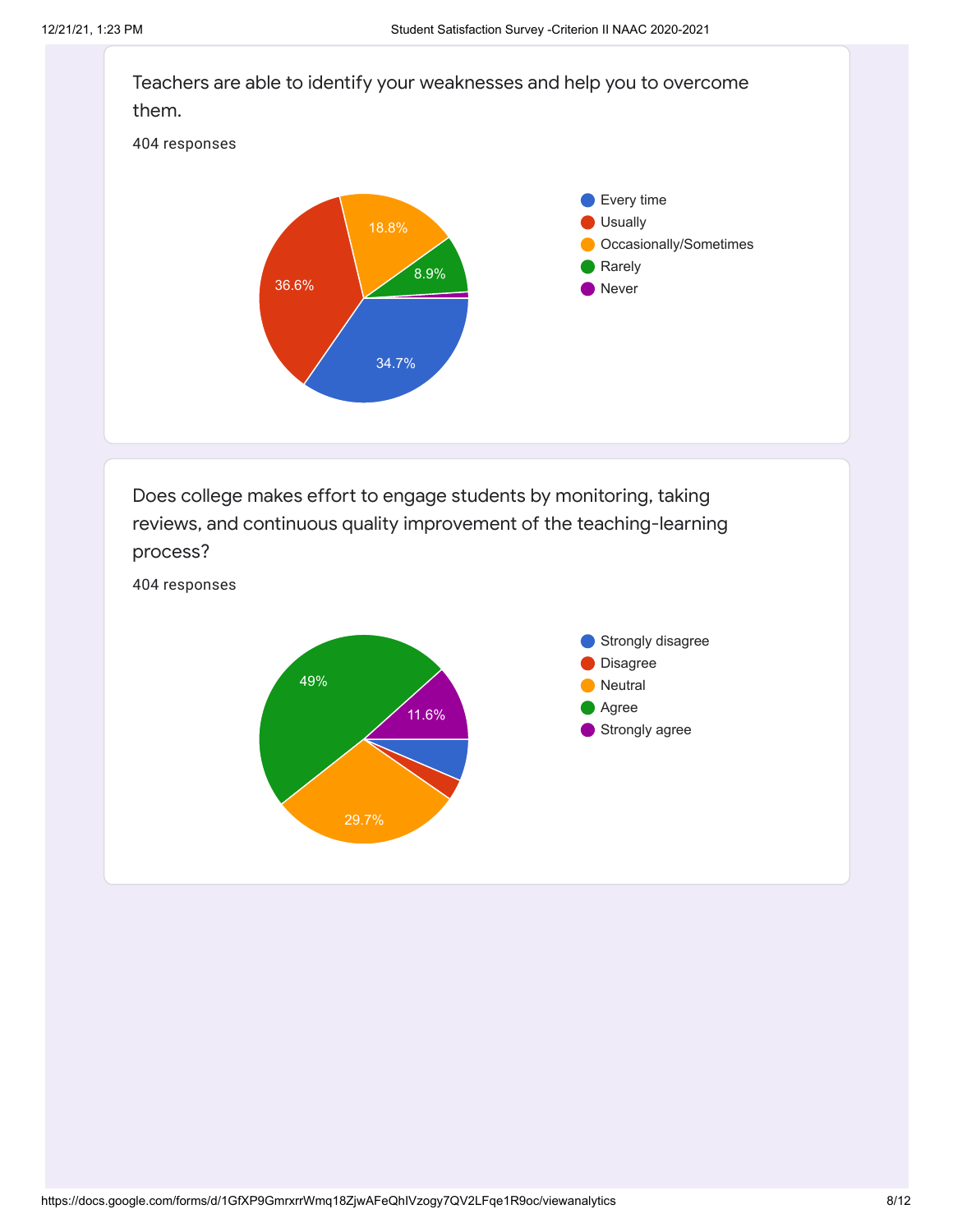

## Teachers encourage you to participate in extra-curricular activities.

404 responses

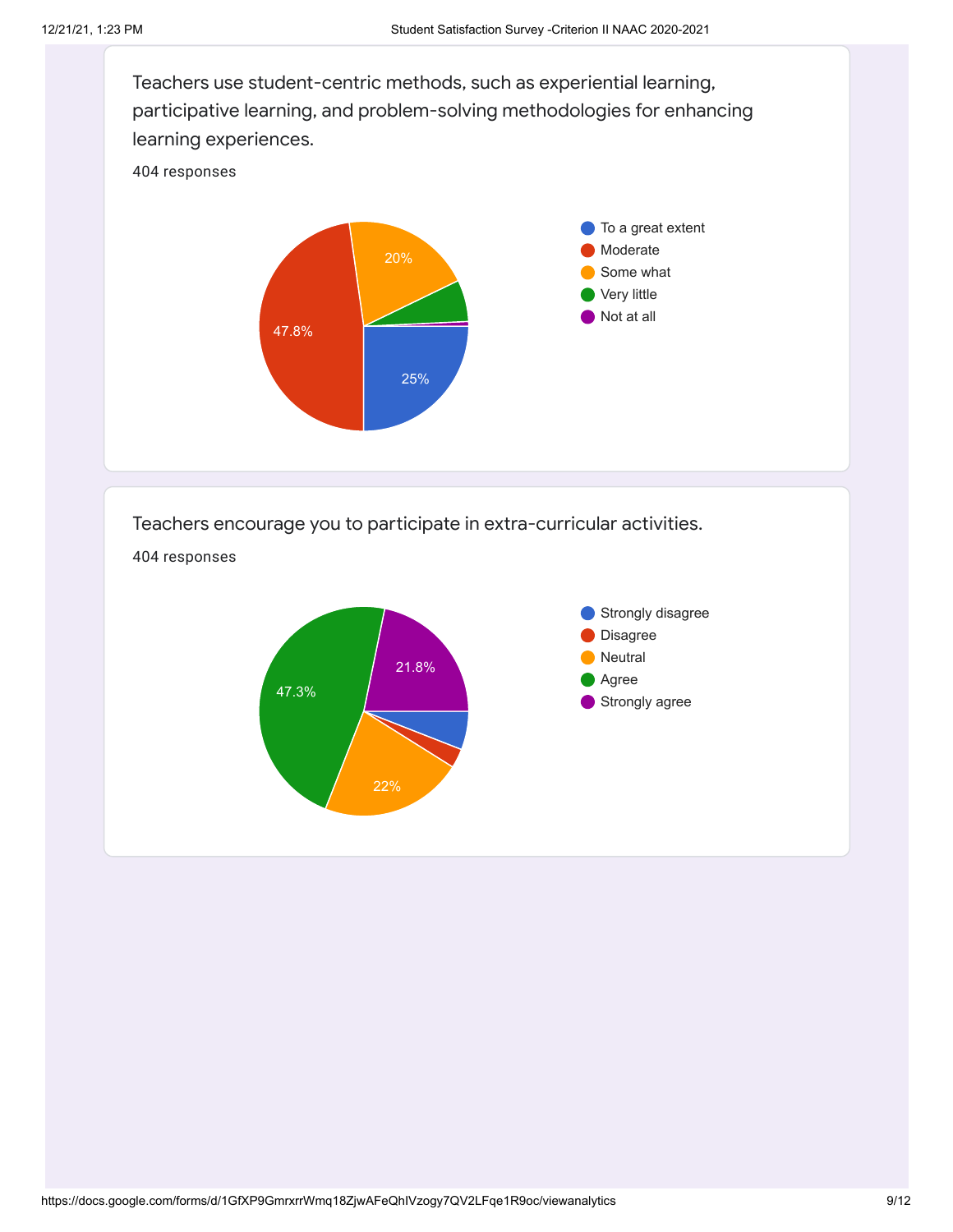

Percentage of teachers using ICT tools such as LCD Projector, Multimedia, etc. during lectures.



404 responses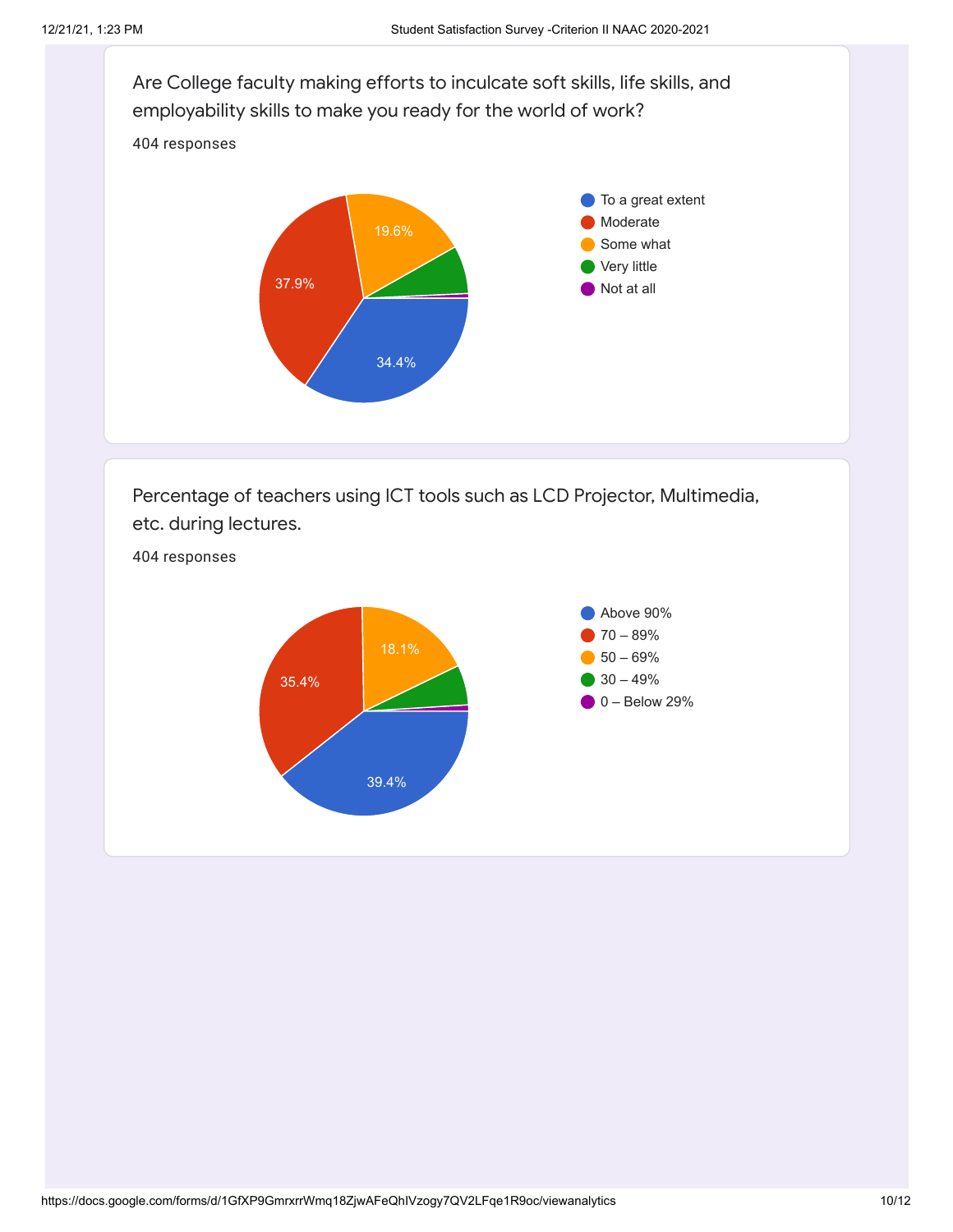162 responses



Write your observation/suggestions to improve the overall teaching-learning experience by the College.

 $\triangle$ No suggestions Nothing Very good Good Nothing .. Excellent . All good